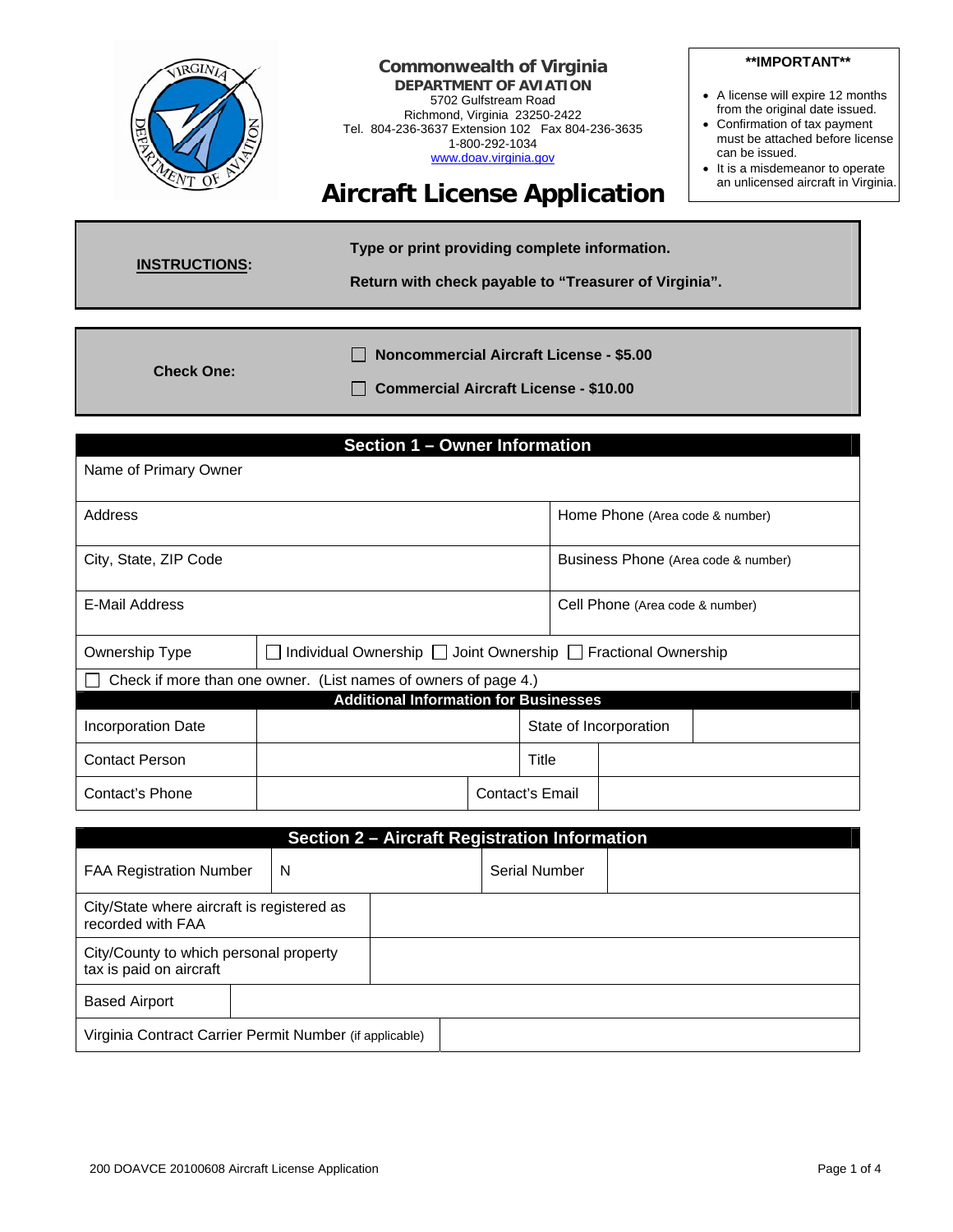| Section 3 - Aircraft Information |  |              |                                                                                                                                                                                     |                           |                   |  |
|----------------------------------|--|--------------|-------------------------------------------------------------------------------------------------------------------------------------------------------------------------------------|---------------------------|-------------------|--|
| Model Year                       |  | Model        |                                                                                                                                                                                     |                           | Make/Manufacturer |  |
| Aircraft Type                    |  | $\mathbf{I}$ | Fixed Wing Single-engine $\Box$<br>Rotorcraft<br>Homebuilt/Other<br>Glider<br>$\perp$                                                                                               |                           |                   |  |
|                                  |  |              | Fixed Wing Multi-engine<br>Ultralight<br>Blimp/Dirigible<br><b>Balloon</b><br>$\mathbf{1}$<br>$\mathbf{I}$                                                                          |                           |                   |  |
| <b>Aircraft Category</b>         |  |              | $\Box$ Land<br>Sea<br>Amphibian<br>$\mathbf{L}$                                                                                                                                     |                           |                   |  |
| Number of Engines                |  |              | <b>Engine Make</b>                                                                                                                                                                  |                           |                   |  |
| Engine Type                      |  | $\mathsf{L}$ | Turboshaft $\Box$<br>Turbo Jet<br>$T$ urbopropeller $\Box$<br><b>Turbo Air Generating</b><br>No Engine<br>Ram Jet<br>Reciprocating<br>Other<br>$\mathbf{L}$<br>$\mathbf{1}$         |                           |                   |  |
| <b>Aircraft Use</b>              |  |              | Rental<br>Personal<br><b>SARDA</b><br><b>Business</b><br><b>Instruction</b><br>$\Box$<br>Agriculture $\Box$ Air Taxi $\Box$<br>Flying Club<br>Air Ambulance    <br>$\perp$<br>Other |                           |                   |  |
| Is aircraft airworthy?           |  | Yes<br>No    |                                                                                                                                                                                     | If "no", state conditions |                   |  |

| Section 4 - Purchase Information        |  |
|-----------------------------------------|--|
| Date of Purchase or Entry Into Virginia |  |
| <b>Total Purchase Price</b>             |  |
| Seller's Name                           |  |
| Seller's Address                        |  |
| Seller's Phone Number                   |  |

|                                     |  | Section 5 – Aircraft Sales and Use Tax Information |  |
|-------------------------------------|--|----------------------------------------------------|--|
| Date Sales Tax Paid                 |  | Amount of Sales Tax Paid \ \$                      |  |
| If sales tax not paid, state reason |  |                                                    |  |

| Section 6 – Lease Information                                                                     |  |                                     |  |  |
|---------------------------------------------------------------------------------------------------|--|-------------------------------------|--|--|
| If the aircraft is "Leased" or is available "For Lease", please provide the following information |  |                                     |  |  |
| Lessee Name                                                                                       |  | Fleet/Permit Number (if applicable) |  |  |
| Lessee Address                                                                                    |  | Lessee Phone                        |  |  |

| Section 7 – Insurance Information |  |                           |  |
|-----------------------------------|--|---------------------------|--|
| <b>Insurance Policy Number</b>    |  |                           |  |
| <b>Insurance Company</b>          |  |                           |  |
| Issuing Agency                    |  |                           |  |
| Insurance Effective Date          |  | Insurance Expiration Date |  |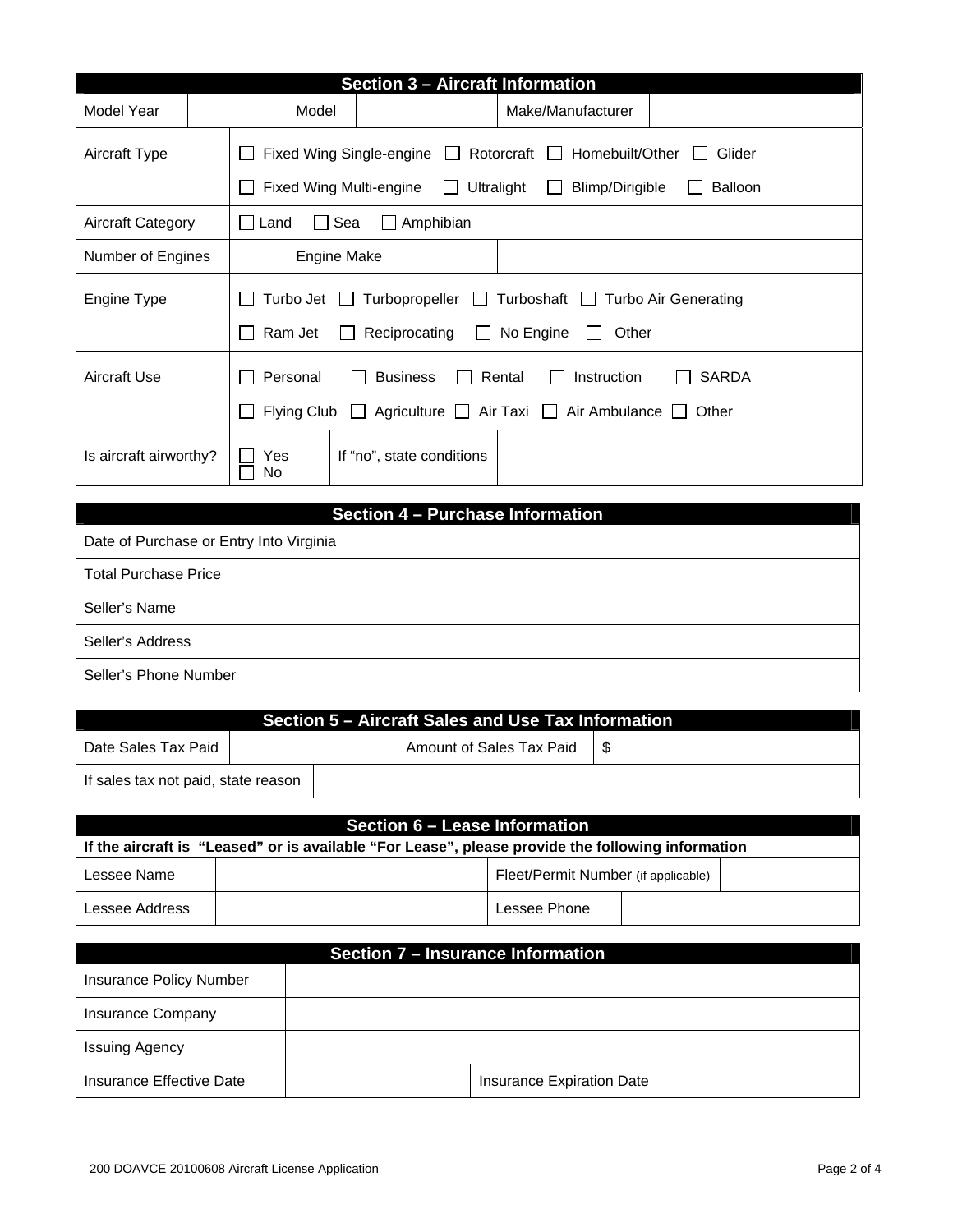# **Section 8 – Financial Responsibility**

### **Minimum financial responsibility required for each aircraft by the** *Code of Virginia***, §5.1- 88.2:**

### **OPTION 1**

| Bodily Injury to or Death of One Person in Any One Accident<br><b>AND</b> Bodily Injury to or Death of Two or More Persons in Any One Accident<br><b>AND</b> Injury to or Destruction of Property of Others in Any One Accident | \$50,000<br>\$100,000<br>\$25,000<br>\$175,000 |
|---------------------------------------------------------------------------------------------------------------------------------------------------------------------------------------------------------------------------------|------------------------------------------------|
| <b>Or, a Single Limit Policy Covering Bodily Injury and Property Damage</b>                                                                                                                                                     | \$250,000                                      |

#### **OPTION 2**

Execution of a bond by a licensee and by a surety company authorized to transact business in this Commonwealth conditioned for payment in amounts and under the same circumstances as would be required in a policy of bodily injury liability and property damage liability insurance, as required by the provisions set forth above.

#### **OPTION 3**

\$250,000 in cash delivered to the Virginia Department of Aviation an irrevocable letter of credit in the amount of \$250,000 from a depository institution as defined in §2.2-4701. Such money or securities so delivered to the Virginia Department of Aviation shall be placed by it in the custody of the State Treasurer and shall be subject to execution to satisfy any judgment within the limits on amounts required for personal injury and property damage liability insurance.

## **Section 9 – Certification by Owner**

**I declare that this application has been examined by me and to the best of my knowledge and belief is true, correct and complete.** 

| Primary Owner Name (Please Print) | Signature | Date |
|-----------------------------------|-----------|------|

|                           | <b>DEPARTMENT OF AVIATION USE ONLY:</b> |
|---------------------------|-----------------------------------------|
| <b>VA License #</b>       |                                         |
| <b>Expiration Date</b>    |                                         |
| <b>Check Number</b>       |                                         |
| <b>Fee Amount</b>         |                                         |
| <b>Transmittal Date</b>   |                                         |
| <b>Sales Tax Received</b> |                                         |